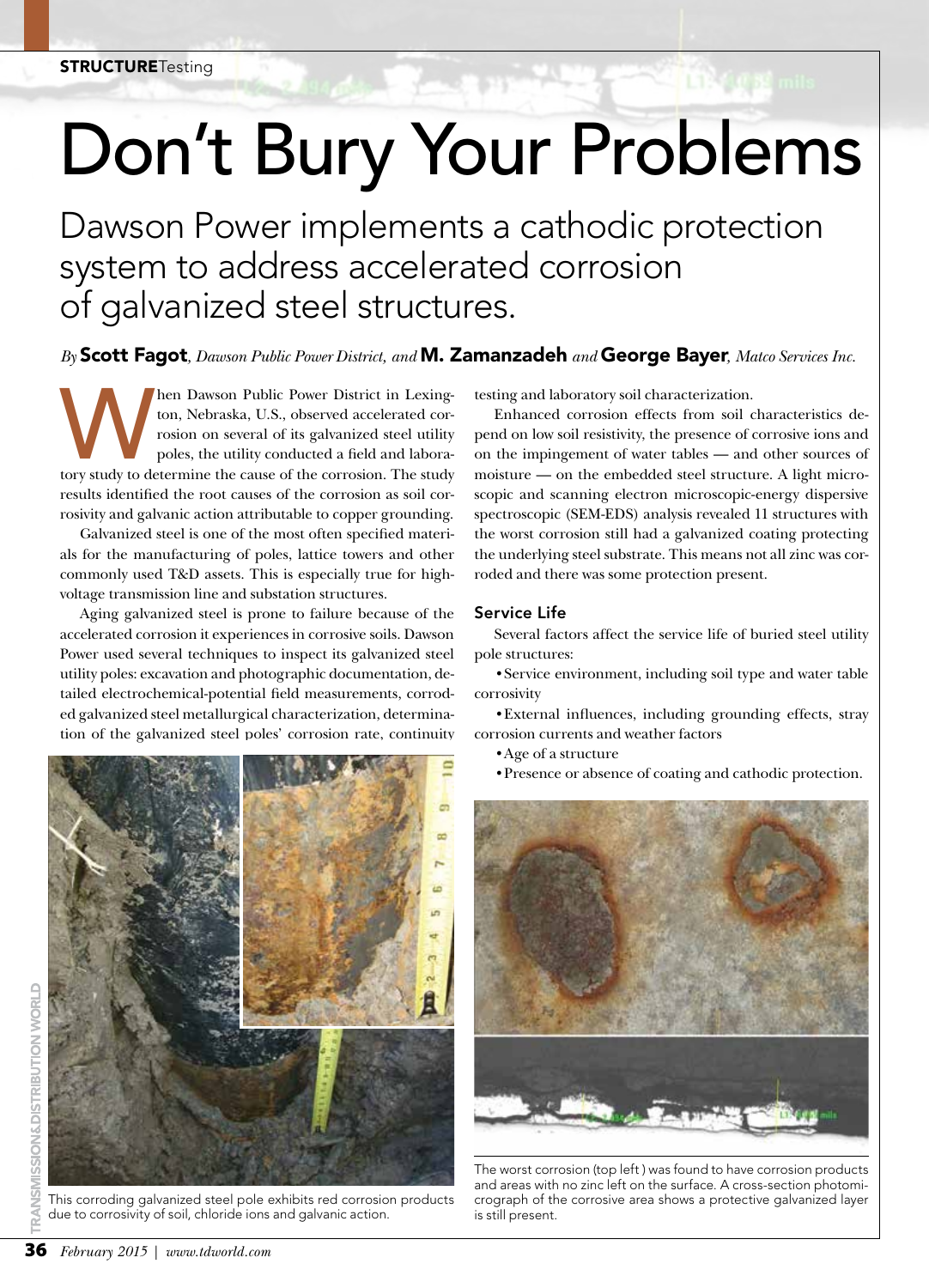#### **STRUCTURETesting**



Typical causes of premature corrosion of direct-embedded galvanized steel poles.

Some direct-embedded steel poles and towers corrode quickly as a result of natural and manmade environmental effects. This is primarily because of corrosive soils and galvanic action, or dissimilar metal corrosion.

Field inspections and studies have led to some interesting observations about corrosion activity. First, the copper used as grounding at substations can corrode. This is a serious safety issue. Galvanized poles and galvanized anchors corrode through galvanic effects. Shield wires make the lines electrically continuous.

A balanced state that prevents corrosion can be induced by cathodic protection controlled by a rectifier. To inhibit corrosion to the greatest extent, cathodic protection should be deployed the full length of lines from substation to substation.

Through its investigation, Dawson Power came to the following conclusions:

• Galvanized anchors and poles exhibit corrosion due to soil corrosivity, copper grounding and stray currents.

• Soils and water tables are corrosive and, in certain locations, may induce extreme accelerated corrosion.

• The copper grounding at substations in corrosive soils adds to the corrosion potential of affected structures and reduces their life expectancy.

• A systemwide cathodic protection system can eliminate the adverse effects of corrosive soil and copper grounding on protected structures and add relatively maintenance-free service life to a protected line.

#### Corrosion Protection

Dawson Power's approach to protecting its galvanized steel utility pole structures involved implementing a systemwide level of corrosion protection while emphasizing safety and the protection of assets at minimum cost. This approach was founded on the utility's ability to monitor all performance parameters in real time, by wireless telemetry and by providing access to collected data through the Internet. The solution for protecting the galvanized steel utility T&D structures at the substation level includes neutralizing the effect of copper

while affording corrosion protection to the poles, anchors and copper grounding.

The innovative cathodic protection system can be summarized as follows:

• A buried anode perimeter was established around the substation.

• The buried anode perimeter was electrically connected to the buried substation copper ground grid.



The most advanced, safe and powerful cable fault locating tool on the market for sectionalizing your Underground Residential Distribution (URD) loop feed cable installations.

- Automatic identification of cable length and fault distance
- Accessible internal memory for cable trace storage
- Large LCD display with intuitive step-by-step instructions
- USB port to download wave forms and evaluate test results

**PREMIUM SOLUTIONS IN HIGH VOLTAGE. SINCE 1904.**

Brewster, New York, USA | 845 279 3644 | sales@hipotronics.com HUMMALL HIGH

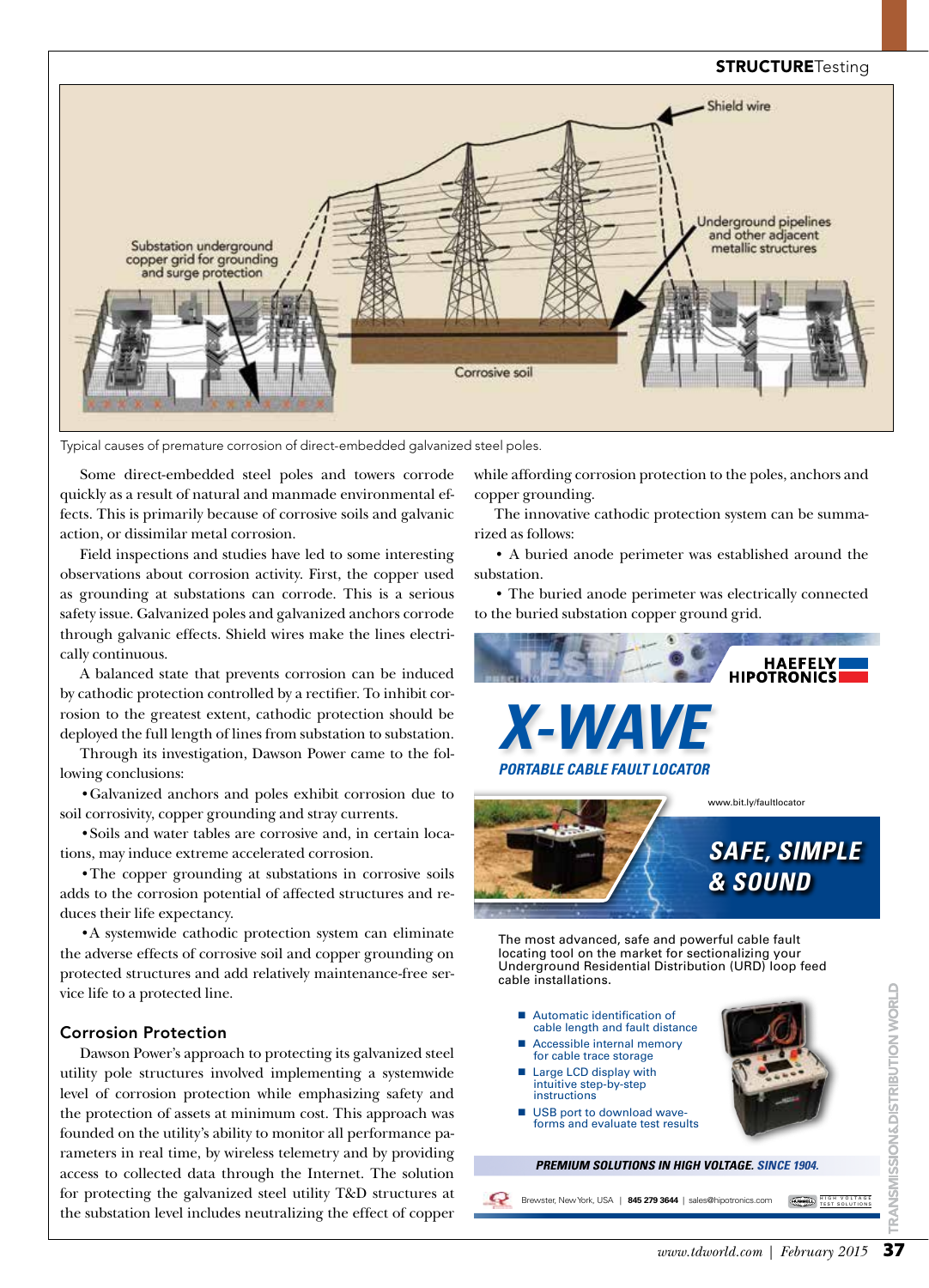#### **STRUCTURETesting**



The cathodic protection system schematic for protecting galvanized-steel transmission and distribution structures at the substation level.

• An uninsulated overhead ground wire was continuously attached to each steel pole from one substation to the next.

• Separate cables connected the rectifier to both the substation grounding system and the anode perimeter.

• The rectifier measured differences in potential and impressed a balancing current into the system.

It is important to realize the criteria for cathodic protection differs for new and aging structures. This aspect is often not considered; therefore, potential measurements can be misinterpreted after the installation of a cathodic protection system. The zinc and intermetallic layers of galvanized steel exhibit an active potential compared to carbon steel, and very high negative potentials (>-1.2 V) induced by cathodic protec-



Cathodic protection data for three substations shows shift in potential of approximately 50 mV indicating extending life for 30 to 40 years in low soil resistivity (2000 ohm-cm) areas.

tion may corrode the zinc layer on brand-new galvanized steel.

Another important factor for protection is the bare surface area. The cathodic protection system can protect a full line for many years in corrosive soils if the structures are fully or partially coated, or if additional ground beds are placed in between substations.

#### Protection Trials

Dawson Power conducted cathodic protection trials at three substations. Initial work included conducting potential surveys at the substations and at the poles between substations. This included both native and polarized potentials. Polarization methods were used to analyze the effect of cathodic pro-

> tection on the reduction of corrosion current and increase in life expectancy of the galvanized poles in corrosive soil.

> Wireless corrosion reference electrodes were used to monitor the cathodic protection system. An important aspect of this project is that Dawson Power was among the first in the electric utility industry to implement wireless corrosion monitoring. The system collects and analyzes corrosion data from sensors or cathodic protection equipment at the site, and automatically passes that data to a web data center. The information is converted into alert messages, indicating changes of conditions at the site, along with regularly scheduled